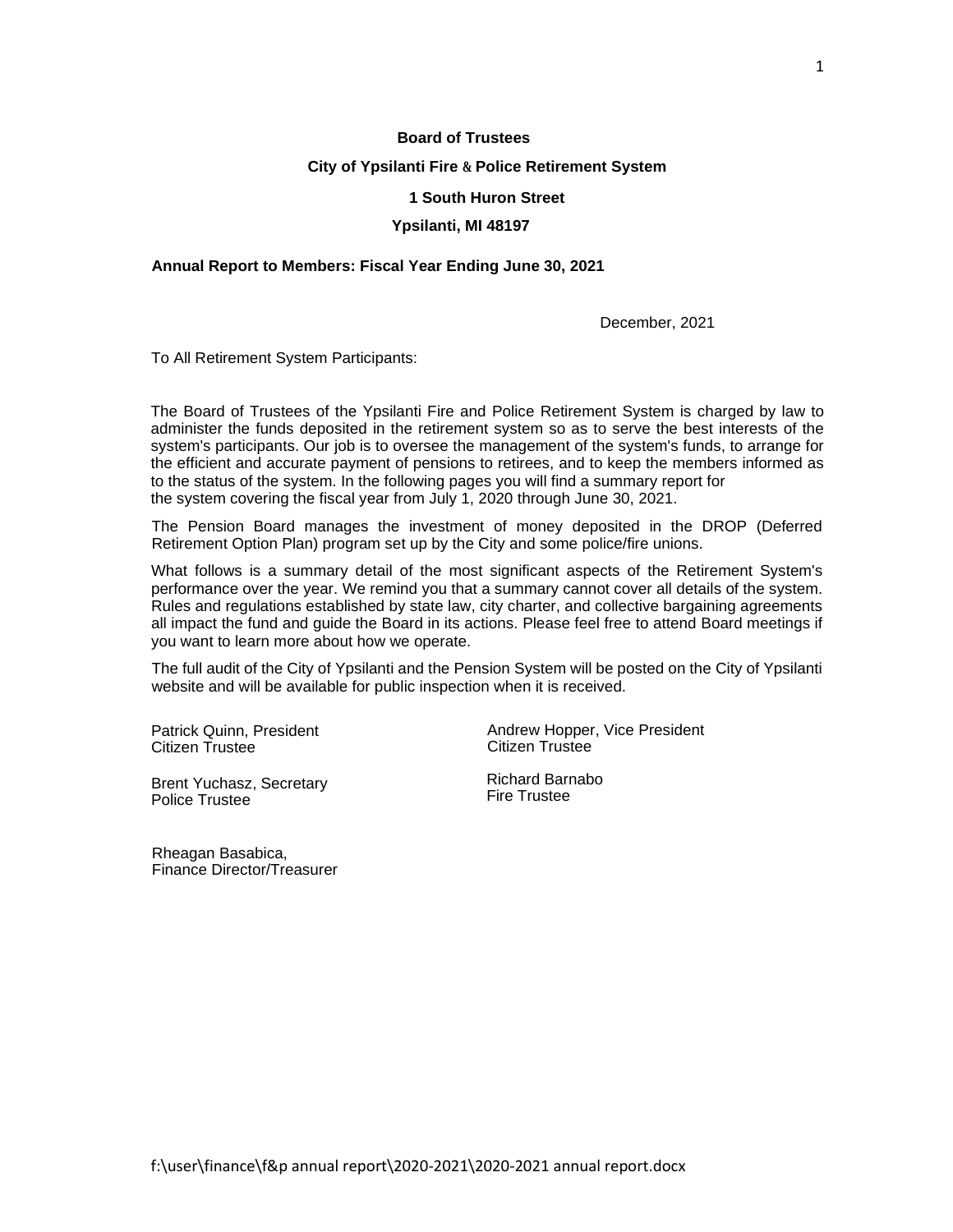#### **Active Members and Beneficiaries**

| As of: June 30, 2021: | Retirees and beneficiaries receiving pensions: 118<br>Active members include DROP members: 47 |
|-----------------------|-----------------------------------------------------------------------------------------------|
| As of: June 30, 2020: | Retirees and beneficiaries receiving pensions: 118<br>Active members include DROP members: 49 |
| As of: June 30, 2019: | Retirees and beneficiaries receiving pensions: 118<br>Active members include DROP members: 48 |

## **Average Annual Pension Benefit**

| As of: June 30, 2021 | \$29,667 |
|----------------------|----------|
| As of: June 30, 2020 | \$29,510 |
| As of: June 30, 2019 | \$27,879 |

## **Minimum Pension Benefit**

Effective July 1, 2021 the Board Approved adjustments to keep the pension of long-time retirees from falling below the government-determined poverty level. This action makes the minimum pension being paid in 2021, \$15,664

# **Total Annual Retirement Benefits Paid**

| As of: June 30, 2021 | \$3,500,718 |
|----------------------|-------------|
| As of: June 30, 2020 | \$3,482,912 |
| As of: June 30, 2019 | \$3,289,766 |

## **Contribution Information**

| <b>Valuation Date</b> | <b>Payroll</b> | <b>Estimated Employer</b><br><b>Contribution</b> | <b>Annual Required</b><br><b>Contribution</b> |
|-----------------------|----------------|--------------------------------------------------|-----------------------------------------------|
| June 30, 2021         | \$3,306,874    | 64.91%                                           | 2,277,213<br>SS.                              |
| June 30, 2020         | \$3,204,912    | 67.42%                                           | 2,292,341<br>SS.                              |
| June 30, 2019         | \$3,171,434    | 65.09%                                           | 2,190,001<br>\$.                              |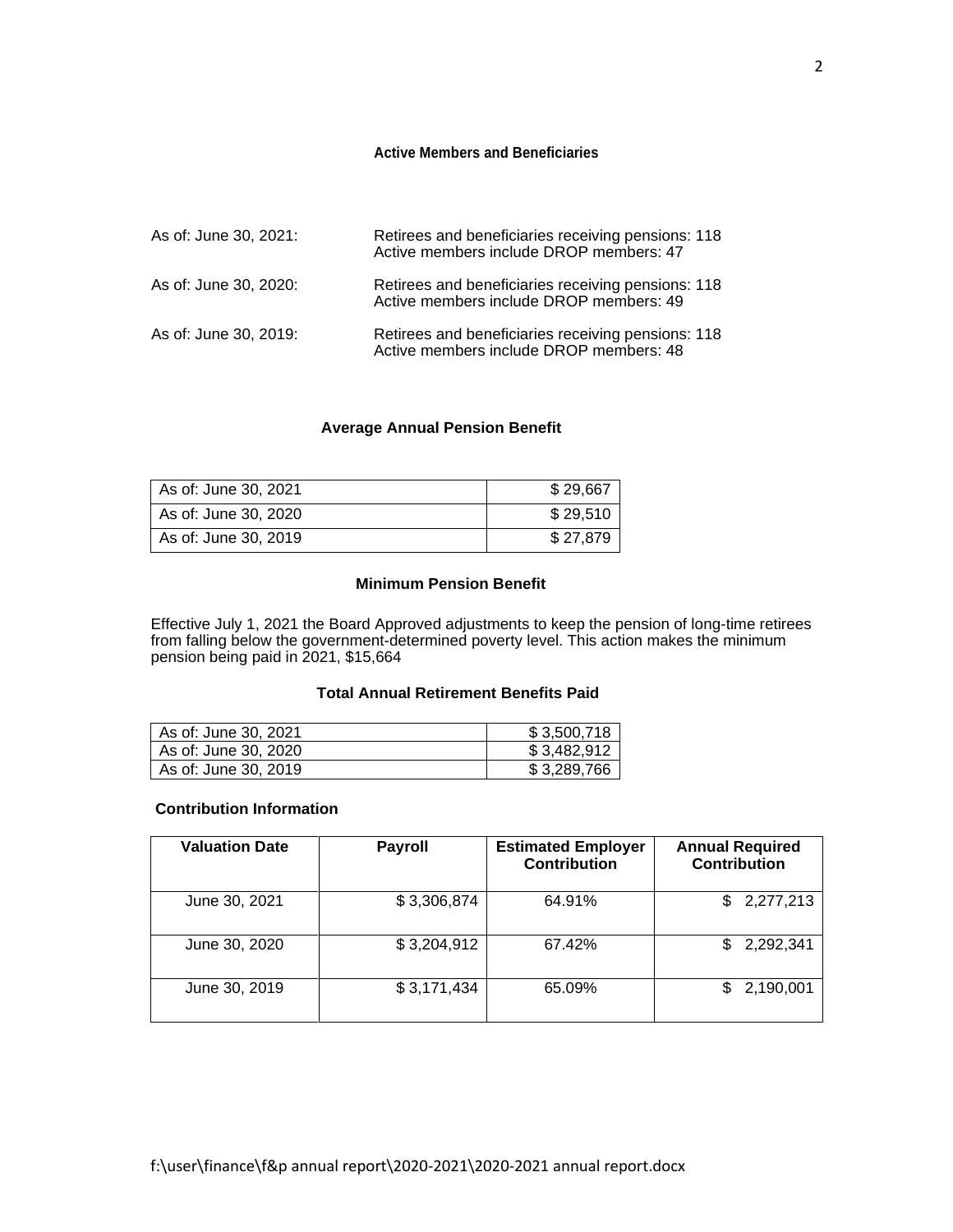Estimated Employer Contribution Breaks Down as:

| City's Normal Cost                       | 18.32% |
|------------------------------------------|--------|
| Less: Members' Contributions             | 6.87%  |
| Equals City's Net Normal Net Cost        | 11.45% |
| <b>Plus Unfunded Accrued Liabilities</b> | 53.46% |
| <b>Equals City Required Contribution</b> | 64.91% |

#### **For the Fiscal Year 20-21, the City of Ypsilanti has contributed at least 100% of the Annual Required Contribution**

Assumptions used by the Board for Actuarial Purposes:

|    | 1. Assumed Rate of Investment Return:                                    | 7%                   |
|----|--------------------------------------------------------------------------|----------------------|
|    | 2. Assumed Rate of Long Term wage inflation:                             | 3%                   |
|    | 3. Smoothing Method used to determine funding value of assets:           | 5 years              |
| 4. | . Amortization period used for funding actuarial accrued<br>liabilities: | 17 years             |
| 5. | Actuarial cost method:                                                   | Individual Entry Age |

# **Funded Ratio**

Using GASB Statements No. 67 and No. 68, Funded Ratio as of June 30, 2021, was 53.6%